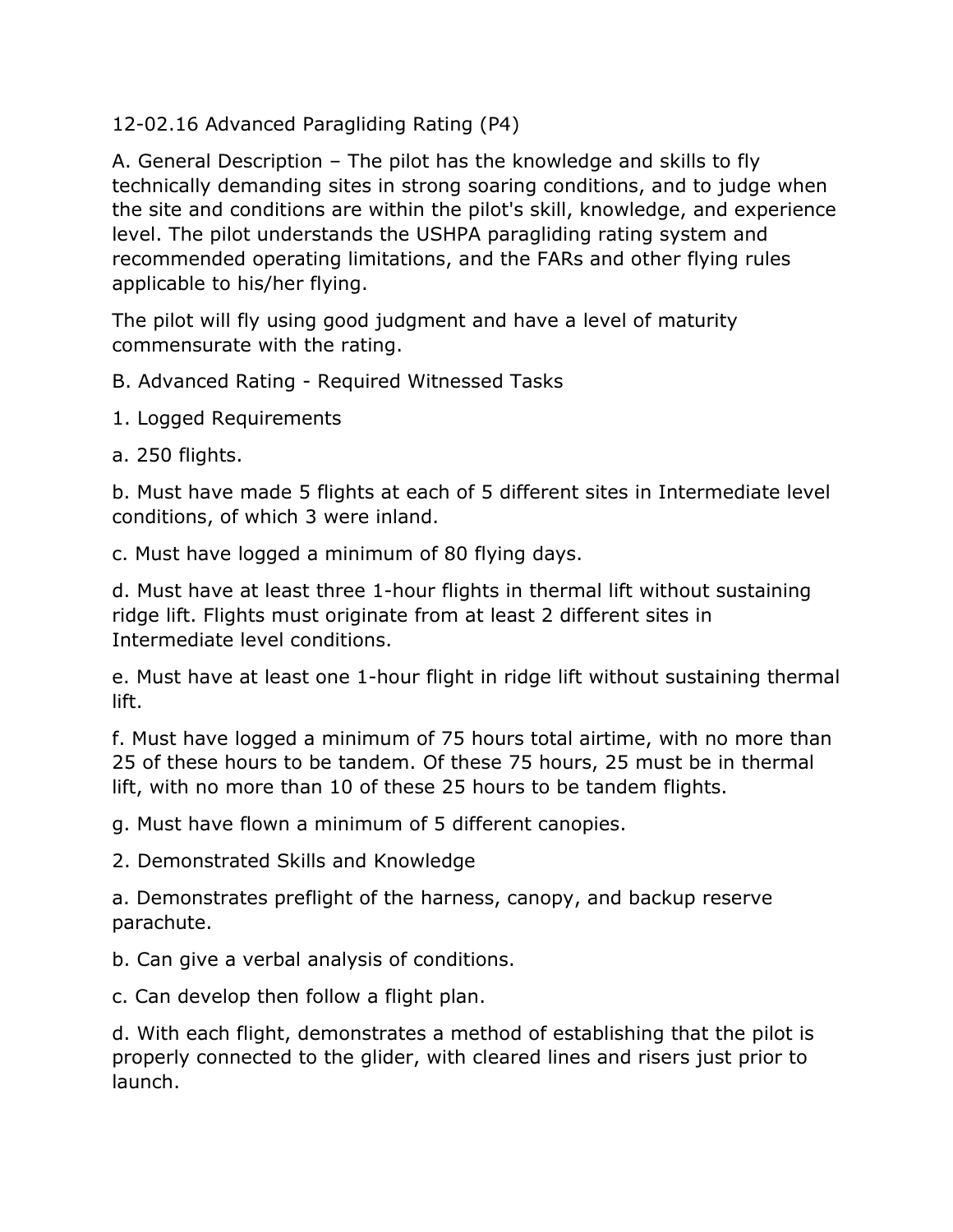e. All inflations/launches should be controlled, confident, and with a smooth transition from running to flying. Flights with slow, unstable inflations/launches will not be considered adequate as witnessed tasks.

f. All landings must be safe, smooth, on the feet and in control.

g. Demonstrate ability to allow clearance when doing 360° turns by demonstrating figure eights:

i. In a wind sufficient to cause drift, two points will be selected on a line perpendicular to the wind.

ii. The pilot will fly along a line parallel to that joining the pylons, slightly downwind of the pylons, toward a point midway between them. During the crosswind leg, the pilot will establish the degree of wind drift. At the midpoint between the pylons, the pilot will make a smooth, deliberate upwind turn and enter a figure eight course consisting of smooth turns of constant ground track radius around the pylons (centered on the pylons) with straight segments at the midpoint between the pylons.

iii. The pilot must complete two consecutive figure eights in which the airspeed, bank angle, and turn rate are altered smoothly around the course such that the proper ground track is held and the drift is compensated for, without overcompensation or hesitation.

h. Demonstrate three consecutive landings within 10' of a target (or optional landing task – see Addendum 1 – Optional Landing Task) after a flight which requires turns on approach. In smooth conditions, the spot location should be changed by the Observer, for each of the three flights. Flights should be a minimum of one minute and 200' AGL.

i. Demonstrate smooth coordinated 360° turns in both directions, with reversal at various speeds and bank angles appropriate to the rating level.

j. Demonstrates significant asymmetric wing collapses (50% of the wing span) with directional control.

k. Must pass the USHPA Advanced Paragliding written exam.

l. Must convince the Instructor or Observer that he can check in and fly Advanced rated sites without endangering spectators, other pilots, or jeopardizing the site.

m. Must agree to all the provisions of the USHPA standard waiver and assumption of risk agreement for the Advanced rating and deliver an original signed copy to the USHPA office.